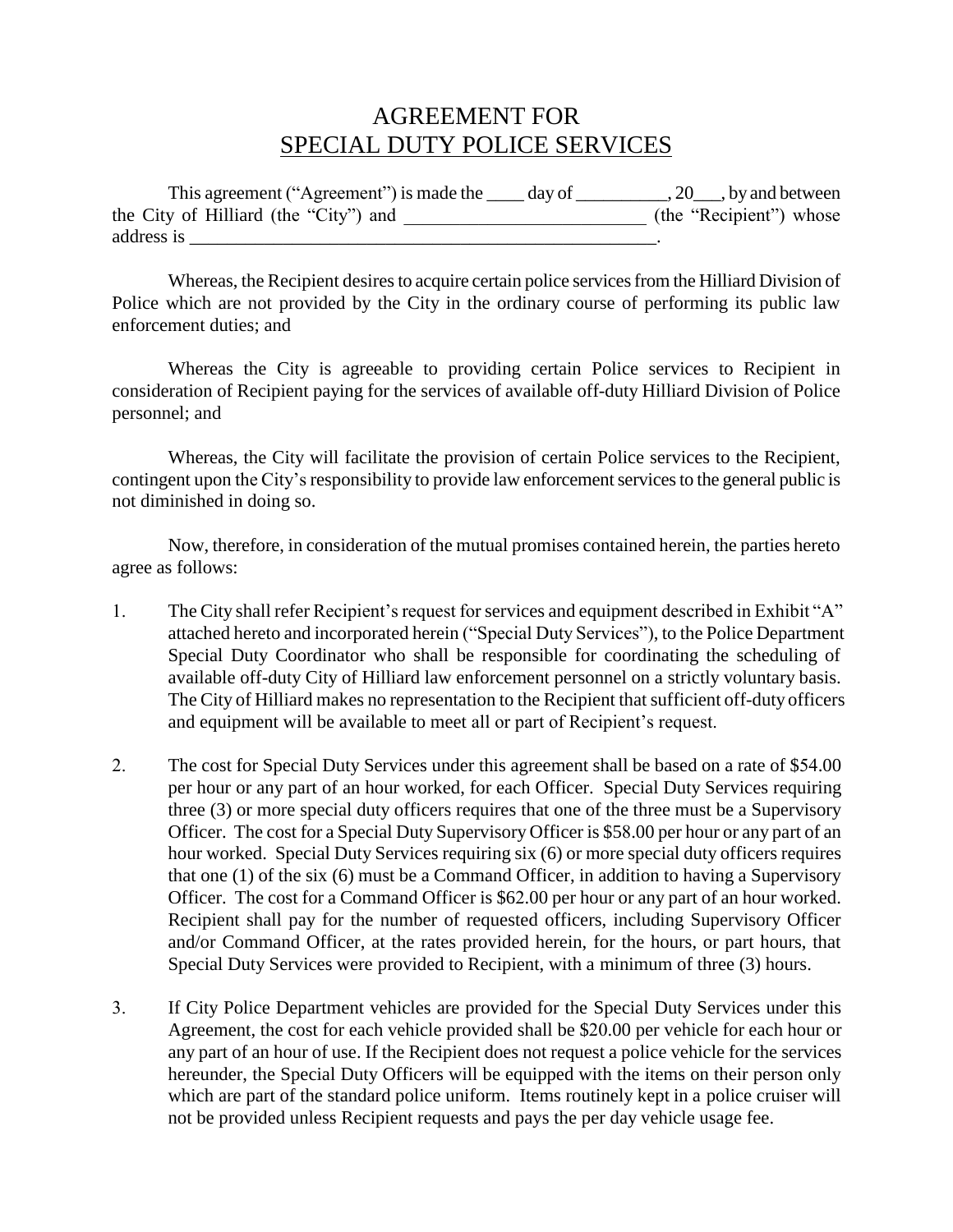- 4. The Recipient shall pay the full amount owed for hours worked, at the rates stated hereinbefore, directly to Special Duty Officers for services rendered, within fifteen (15) days from the date services were provided. The Recipient shall, within thirty (30) days of services rendered, provide written notification to the City's Police Department Special Duty Coordinator stating the dates, total hours worked, and total amount paid in compensation for each Special Duty Officer for services rendered under this Agreement. This notification may be mailed to 5171 Northwest Parkway, Hilliard, OH 43026, or emailed to the Police Department Special Duty Coordinator. Failure to provide notification or compensation may result in the termination of this Agreement, or the inability to request Special Duty Services from the City for future events, at the discretion of the City's Chief of Police.
- 5. In cases of emergency or under special circumstances, and at the sole discretion of the City, the City may pull the Special Duty Officers (including equipment and vehicles) from providing Special Duty Services to the Recipient under this Agreement in order to meet the immediate need for City police services elsewhere in the City or under a mutual aid agreement with another jurisdiction. In such event, Recipient hereby agrees that it shall not hold the City responsible for any costs or damages suffered by the Recipient due to such redeployment and will hold the City harmless thereon.
- 6. The Recipient may provide general instruction and direction to the Special Duty Officers providing the Special Duty Services under this Agreement. However, the Special Duty Officers shall at all times be bound by the Rules, Regulations and Policies of the City of Hilliard Division of Police while providing the Special Duty Services, and shall honor and enforce all local, state and federal laws in the same manner as if providing the services pursuant to employment by the City of Hilliard, Division of Police.
- 7. Unless otherwise agreed in advance between the Recipient and the City Police Department supervisory personnel, all City law enforcement personnel providing services under this Agreement shall wear the then-approved uniform of the Hilliard Division of Police.
- 8. Recipient hereby agrees to indemnify, defend and hold harmless the City, its elected officials, officers, employees, volunteers and agents, from and against any and all lawsuits, claims, demands and judgements, including reasonable attorney fees, court costs and expenses, arising from damage or destruction of property, or the death, injury or illness to personsthat occur, or alleged to have occurred, by or on account of the negligent, willful or wanton acts or omissions of the Recipient, its officers, contractors, agents, employees and volunteers.
- 9. This Agreement shall begin on \_\_\_\_\_\_\_\_\_\_\_\_\_\_\_\_\_\_\_\_\_\_\_, 20\_\_ and shall terminate  $\overline{\phantom{a}}$ , 20 $\overline{\phantom{a}}$ . Except as provided in item 5 above, this Agreement may be terminated by the City at any time and for any reason whatsoever by providing the Recipient with written notice of such termination at least twenty (20) calendar days prior to the date of termination. This Agreement may be terminated at any time by mutual agreement of the City and the Recipient; except that Recipient shall provide the City and the Special Duty Officers with a minimum notice of two (2) hours (the "Advance Notice") in the event that circumstances have changed, and Recipient no longer needs the